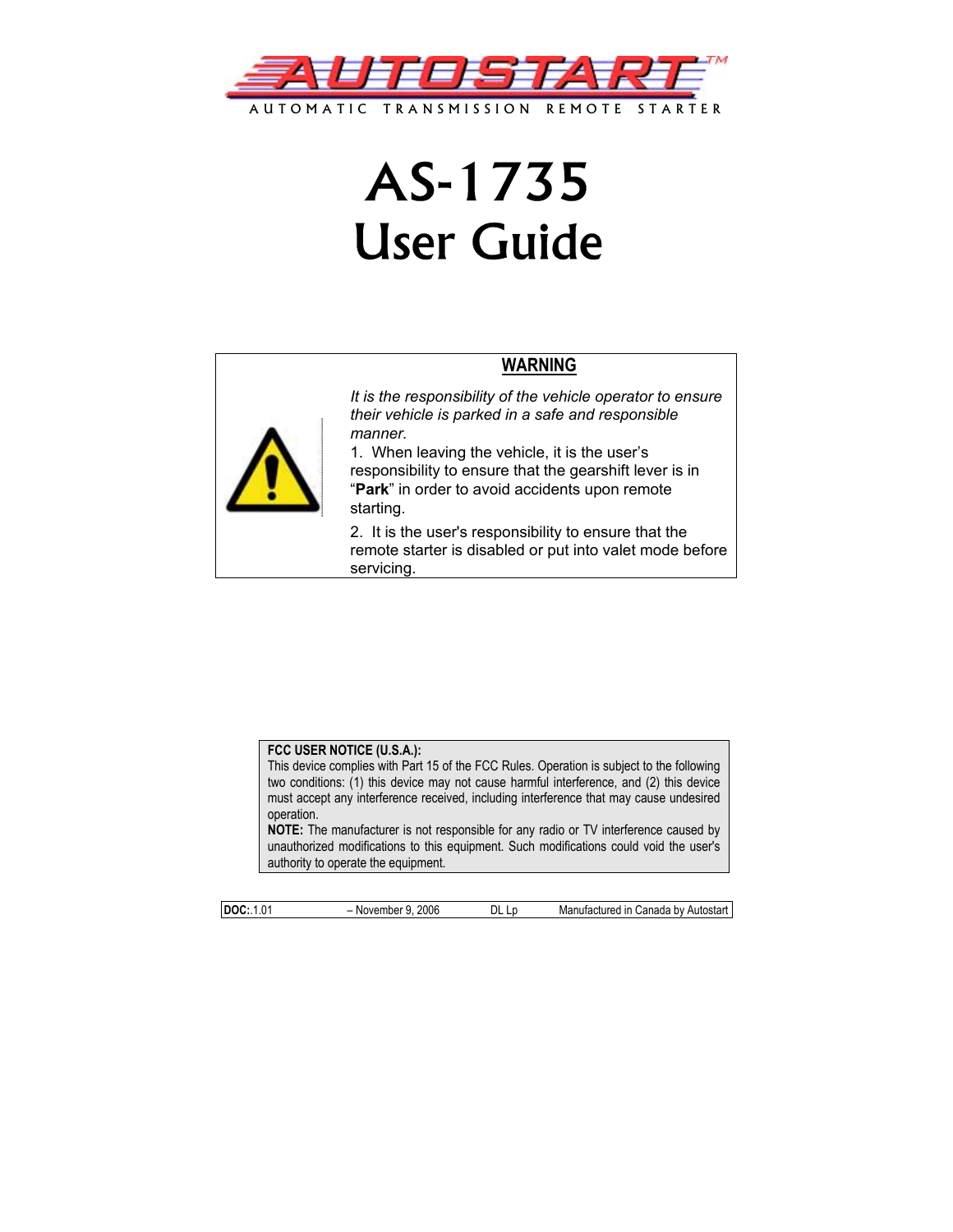# Table of Contents

| Using the Remote Control  3             |  |
|-----------------------------------------|--|
|                                         |  |
| Heater & Heated Seat 4                  |  |
| Windshield Wipers & Radio &             |  |
|                                         |  |
| Arming the Starter Kill 4               |  |
| Remote-Starting Your Vehicle 4          |  |
|                                         |  |
|                                         |  |
| Remote Starter Features 5               |  |
|                                         |  |
|                                         |  |
|                                         |  |
| Remote Valet Mode  5                    |  |
|                                         |  |
|                                         |  |
|                                         |  |
|                                         |  |
| <b>Advanced Features: Installation-</b> |  |
|                                         |  |
|                                         |  |

| Ignition-controlled Door Locks  7        |   |
|------------------------------------------|---|
|                                          |   |
|                                          |   |
| Remote Trunk Release7                    |   |
| The Starter Kill and the Anti-grind      |   |
|                                          |   |
|                                          | 8 |
|                                          | 8 |
| Valet Mode Using the Valet Switch        |   |
|                                          |   |
| "Home Valet™" Mode 8                     |   |
|                                          |   |
|                                          |   |
|                                          |   |
|                                          |   |
|                                          |   |
| <b>Troubleshooting Poor Transmitting</b> |   |
|                                          |   |
| <b>ED LIFETIME WARRANTY</b>              |   |
|                                          |   |

#### Introduction

This is a state-of-the-art remote car starter system. The system is packed with advanced features such as priority access to the driver's door (commodity features) and the Safe Start children safety feature.

With many an advanced function, this product will satisfy any one your expectations from high-end commodity and security systems, without neglecting any standard feature commonly offered by entry-level starters.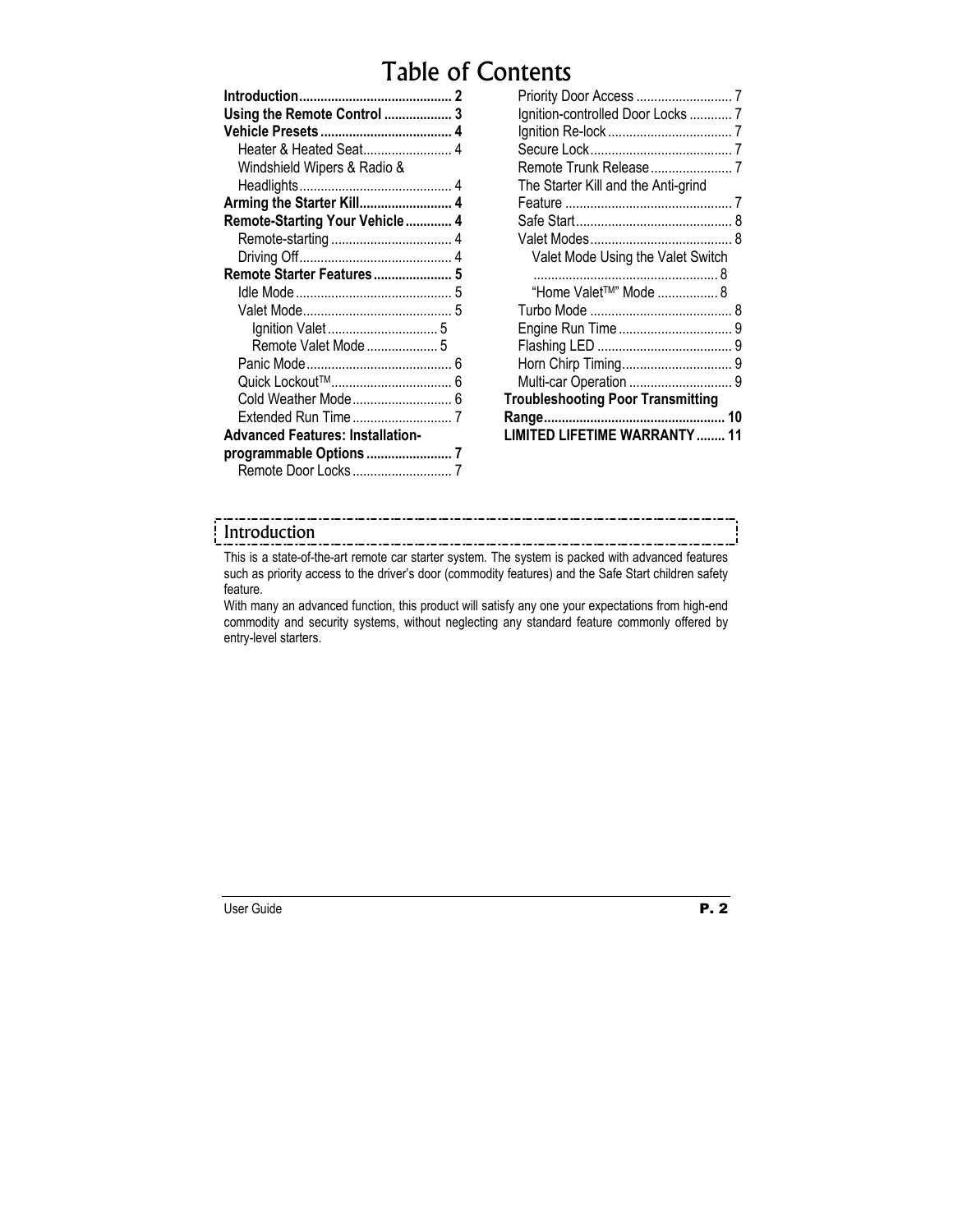# Using the Remote Control

Your Remote Car Starter is equipped with a 5-button multi-channel remote control. It can operate two independent vehicles equipped with a Remote Car Starter (see **Multi-Car Operation** section, later in this Guide, for second-car transmitter functions).

#### **The functions of the transmitter are as follows:**

#### **2nd generation transmitters:**



Picture serves as example only

**N.B.:** Pressing the **LOCK** and **UNLOCK** buttons simultaneously will activate the **AUX 2** output.

#### **1st generation transmitters:**

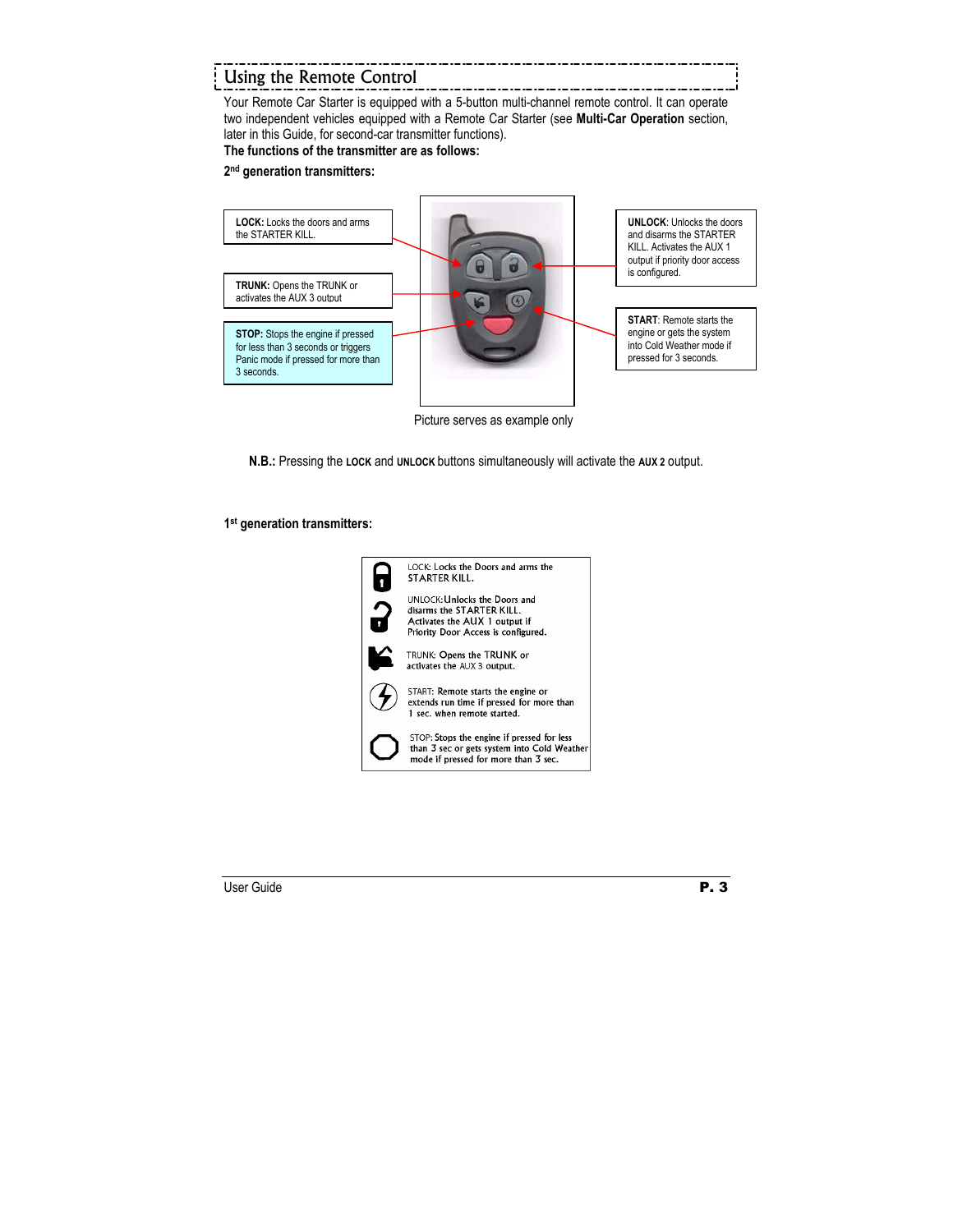# Vehicle Presets

#### Heater & Heated Seat

When leaving the vehicle it is recommended to preset the accessory controls in preparation for the next remote start. Settings for the blower motor (fan), front and rear, as well as heated seats (if equipped) should not be left on **HIGH**. It is recommended to leave the settings on **LOW** or **MEDIUM** instead.

#### Windshield Wipers & Radio & Headlights

Certain vehicles require the radio and / or windshield wiper and / or headlight circuits to become energized while running under remote start. When leaving the vehicle you must ensure that the windshield wiper and headlight switches are **OFF**. Leaving the headlight switch **ON** on certain types of vehicles could cause them to remain **ON** even after remote starter shut down, resulting in a dead battery.

### Arming the Starter Kill

The Starter Kill (if installed) can be configured by the installer so as to arm automatically (Passive Mode) or not to arm automatically (Active Mode).

- To **disarm** the Starter Kill, press the **UNLOCK** button on the transmitter. The parking lights will flash twice. If remote door locks are installed, this will also unlock the doors.
- To **arm** the Starter Kill, press the **LOCK** button on the transmitter. The parking lights will flash once.

If remote door locks are installed, this will also lock the doors.

• In **Passive Mode**, the Starter Kill will automatically arm if the ignition key is not inserted Into the ignition switch within 1 or 3 minutes after unlocking (the key sense feature must be installed).

# Remote-Starting Your Vehicle

#### Remote-starting

Press the **START** button for approx. 1 second. The parking lights will come **ON** to inform you that the Remote Car Starter has received your signal. Approximately 5 seconds later, the engine will start. The parking lights will remain **ON** during the pre-programmed run time of the engine.

If the vehicle does not start at the first attempt, the system will shut down, wait a few seconds and try to start the engine again. There will be 3 start attempts before the system gives up.

#### Driving Off

With the vehicle running under remote control, press the **UNLOCK** button to disarm and unlock the doors. Enter the vehicle and do the following:

- Turn the ignition key to the **IGNITION ON (RUN)** position. (**Do not turn the key** to the **CRANK** position while the engine is running. This would cause the starter motor to re-engage.)
- Press the brake pedal to disengage the remote starter unit.

You are now ready to drive off.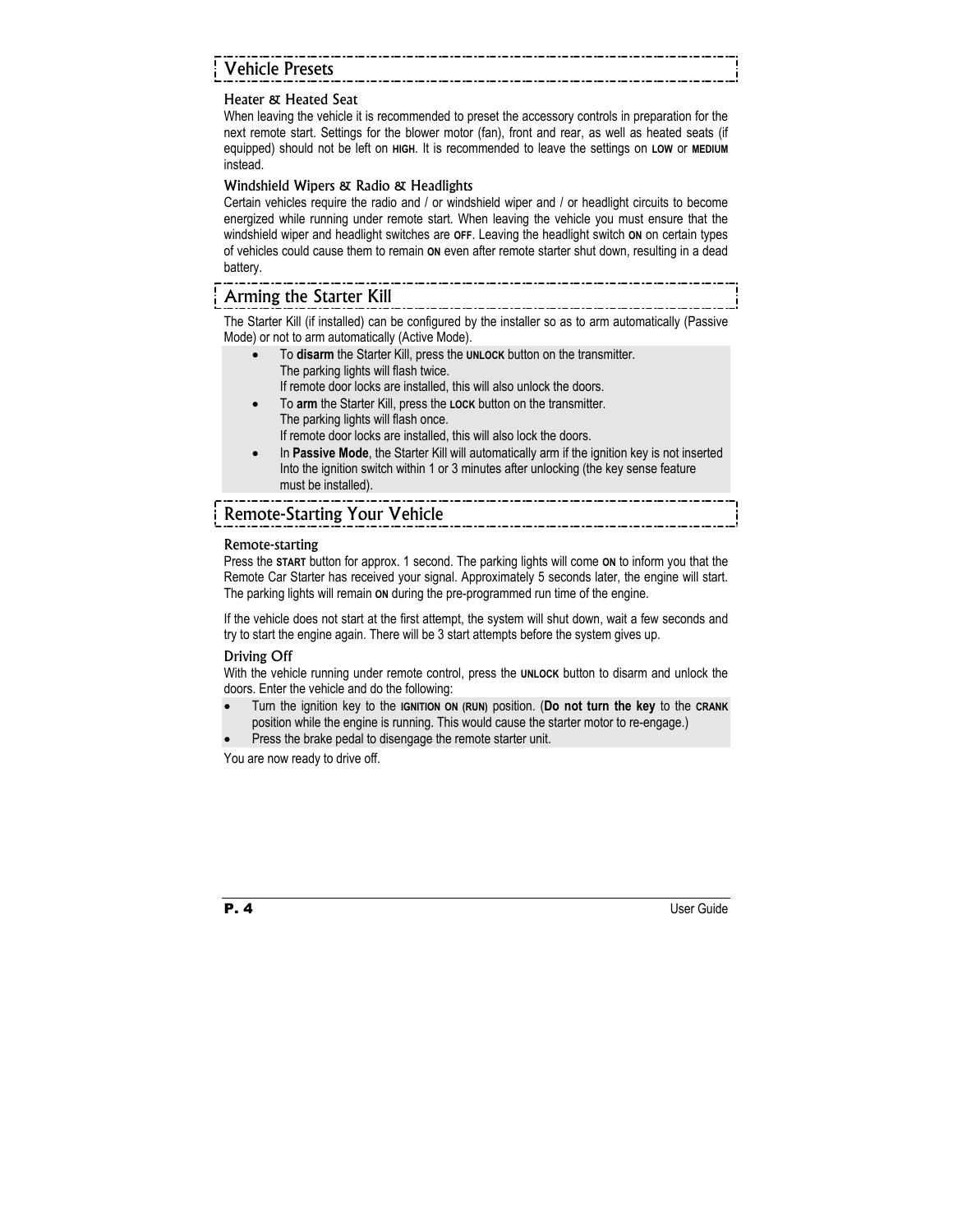# Remote Starter Features

#### Idle Mode

**Convenience feature:** Idle Mode allows you to keep the engine running and the doors locked while you stop, for example, at a convenience store or for a short delivery.

This feature allows you to let the remote starter take over control of the vehicle (i.e. no Key in the Ignition Switch) while the engine is running. For example, if you stop for a delivery or at a convenience store, lock your vehicle and leave it running for the length of a run cycle while you are away.

#### **To leave the vehicle in Idle Mode:**

- 1. With the engine running, press the **LOCK** or **UNLOCK** button (to unlock the doors) or the **START** button on the remote control until the parking lights come on.
- 2. Remove the key and exit the vehicle. The engine will go on running.
- 3. Lock the doors if needed.

The engine will go on running until the user re-enters the vehicle or until the expiration of the Engine Run Time.

**Caution!!!** Do not leave children or pets unattended in a vehicle standing in Idle Mode.

#### Valet Mode

When your vehicle is in Valet Mode, the remote starter functionalities are disabled. If the vehicle needs to be serviced, or if you park it indoors, the Valet Mode will prevent the engine from being remote-started accidentally.

#### Ignition Valet

This feature will allow you to remotely put your system into Valet Mode by using the ignition key instead of the Valet button as above. Ignition Valet can be used without a Valet button installed.

#### **To put the system i n t o Valet Mode:**

- Insert the ignition key into the ignition switch. Within 10 sec., turn the key 5 times successively into the **IGNITION ON / RUN** and **OFF** positions.
- The parking lights will flash three times to indicate that the vehicle is now in Valet Mode. The L.E.D. will come **ON** solid.

#### **To take the system o u t o f Valet Mode:**

- Insert the ignition key into the ignition switch. Within 10 sec., turn the key 5 times successively into the **IGNITION ON / RUN** and **OFF** positions.
- The parking lights will flash twice to indicate that the vehicle is now in Valet Mode. The L.E.D. will go out.

**Note**: With the Ignition Valet activated, the remote starter will be disabled.

#### Remote Valet Mode

This feature will allow you to remotely put your system into Valet Mode by using the transmitter instead of the Valet button as above.

#### **Getting into Valet Mode**

- Hold the **UNLOCK** and **START/STOP** buttons simultaneously for 3 second.
- **The Parking Lights will flash 3 times.**  The LED will remain on solid.

#### **Getting out of Valet Mode**

• Hold the **UNLOCK** and **START/STOP** buttons simultaneously for 3 second.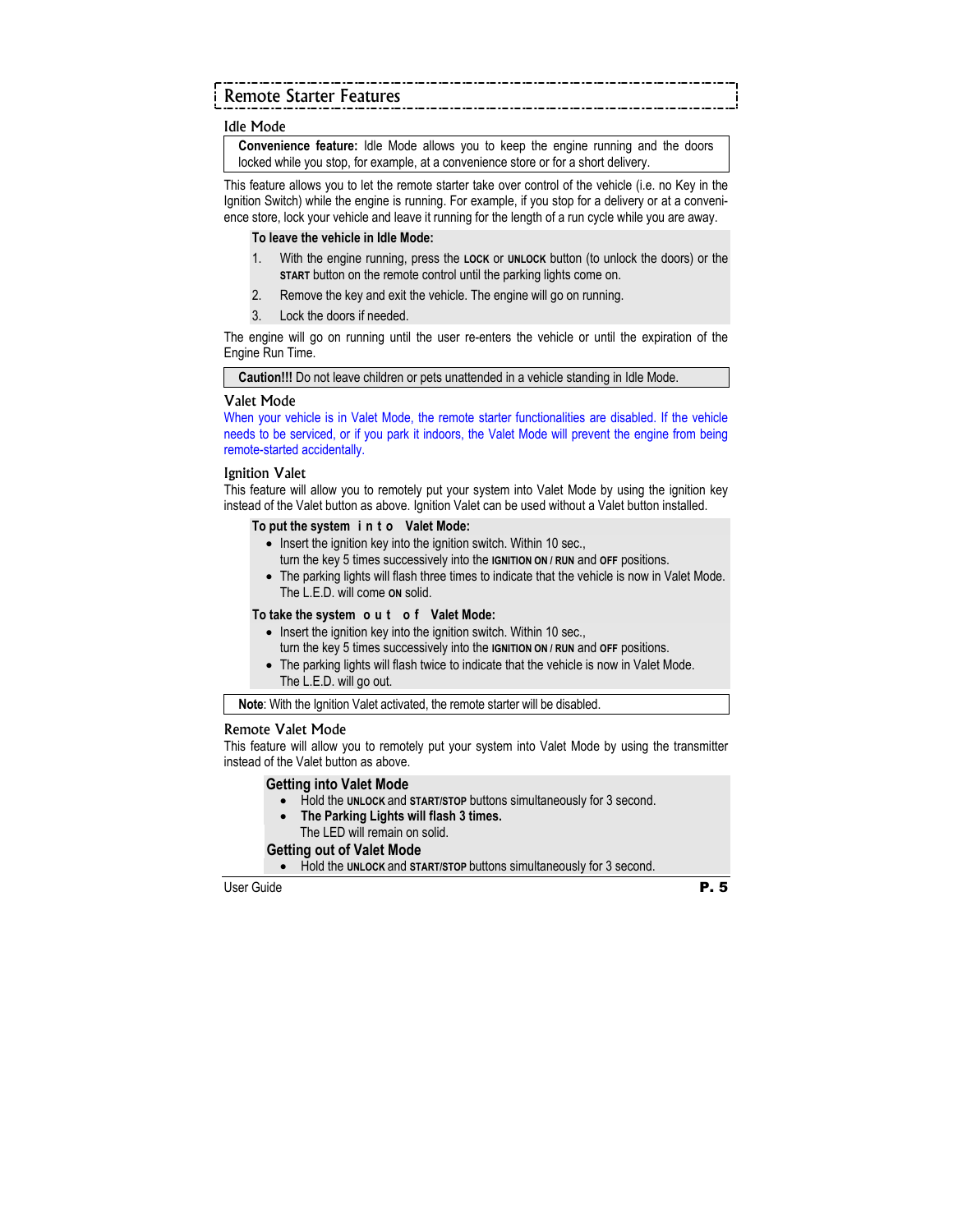#### • **The Parking Lights will flash 2 times.**  The LED will turn off.

#### Panic Mode

**Note:** Panic Mode can only be activated if the horn has been adequately configured by your installer.

If your system is equipped with the 32 bit remote:

Press and hold the **AUX** button for more than 3 seconds until the sound signal starts and the parking lights flash.

If your system is equipped with the 24 bit remote:

In an emergency situation, you can activate Panic Mode using the **LOCK** or **UNLOCK** button. This will:

• shut down the engine.

- disarm the Starter Kill and
- unlock the doors (with the **UNLOCK** button)
- activate the horn for 25 sec.
- or lock the doors (with the **LOCK** button),

**Note:** See the description of the **Starter Kill** option later in this Guide.

#### **To activate Panic Mode:**

- Press and hold the **UNLOCK** button for approximately 3 sec. until the sound signal starts and the parking lights flash: this will unlock the doors before the sound signal starts.
- **Or** press and hold the **LOCK** button for approximately 3 seconds until the sound signal starts and the parking lights flash: this will lock the doors before the sound signal starts.

Panic Mode will automatically shut down after 25 sec.

**Note:** To stop Panic Mode before the end of its delay, press the **LOCK** or **UNLOCK** button until the sound signal stops.

#### Ouick Lockout™

(Also called **Secure Panic**.) For fast protection in emergency situations, the system will **LOCK** all doors when you **press the brake pedal while you hear the sound signal**. (**Quick Lockout** is only available when **Panic Mode** has been set off.)

#### Cold Weather Mode

When Cold Weather Mode is active, the engine starts every 2 hours and runs for 3 minutes (or for 8 or 20 minutes with diesel engines). Cold Weather Mode automatically ends after 24 hours.

#### **To enter Cold Weather Mode:**

• Press and hold the **START** button for 3 seconds ... until the parking lights flash three times.

#### **To exit Cold Weather Mode, do any one of the following actions:**

- Open the hood.
- Start the engine by remote.
- Turn the ignition key to the **IGNITION ON (RUN)** position.
- Press and hold the **START** button for 3 sec. **(the parking lights will flash once)**.

#### **If Safe Start is enabled, you can activate Cold Weather Mode by**

- Pressing and releasing the **START** button, then
- Pressing and holding the **START** button until the Parking Lights flash 3 times

#### **To verify whether the system is in Cold Weather Mode:**

• Press and release the brake pedal: If the vehicle is in Cold Weather Mode, the parking lights will stay on while the pedal is pressed.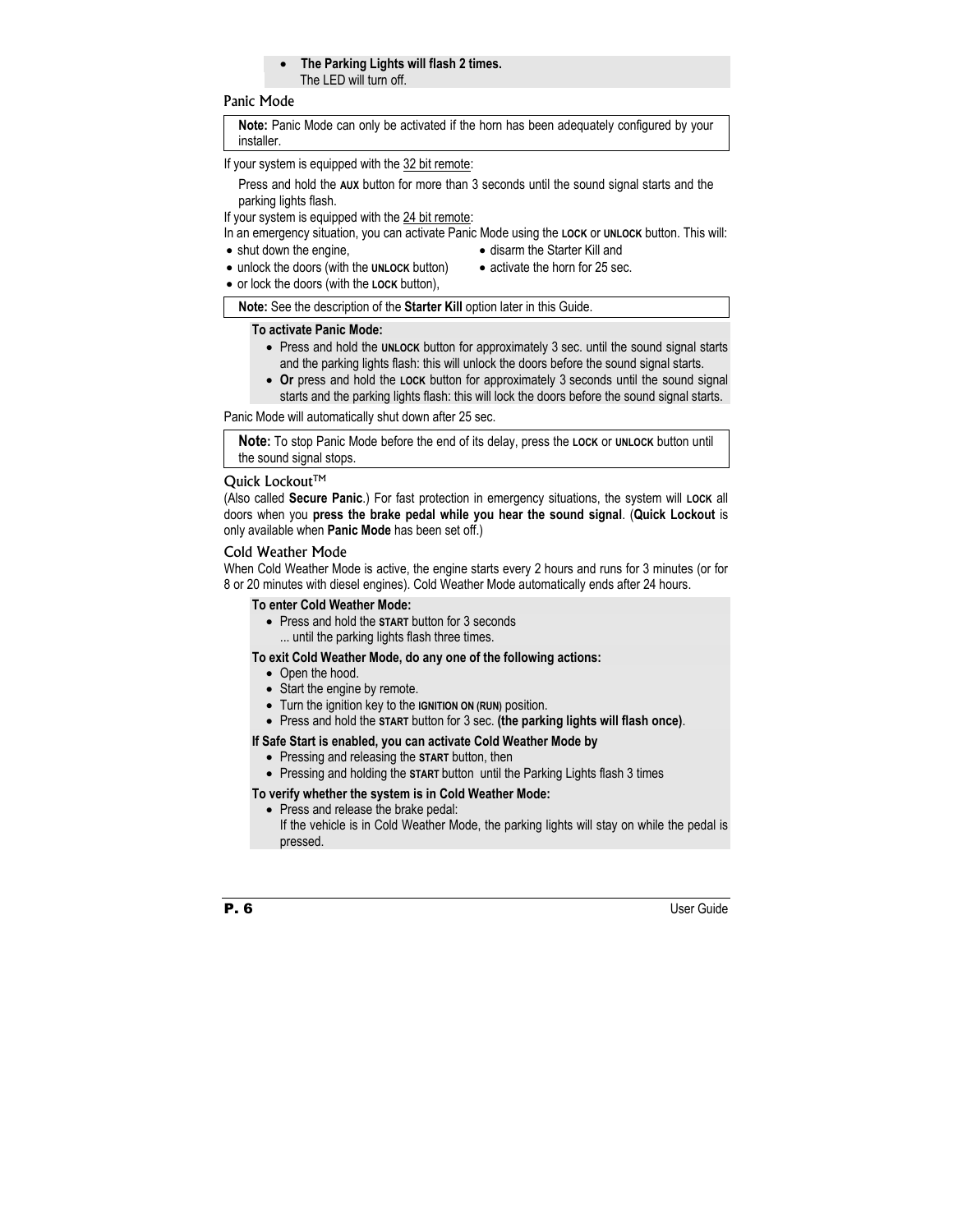#### Extended Run Time

With the vehicle running under a remote start, pressing and holding the **START** button for more than 1 second will reset the run time counter to zero and restart the run time cycle from the beginning. To stop the vehicle, at any moment, simply press the **STOP** button. This procedure can only be carried out once per remote start.

**Example:** if your Module is programmed for a run time of 3 minutes and your vehicle has been running for 3 minutes already, pressing the **START** button will reset the counter to zero and the Engine will run for another cycle (in this case, 3 minutes).

## Advanced Features: Installation-programmable Options

The Remote Car Starter was designed with flexibility and OEM integration in mind. With its programmable options, this unit can single-handedly control nearly any electrical system in your vehicle.

**Caution:** The programming of your system should be left to a professional. Changing any one of the settings may affect the operation of your Remote Car Starter.

#### Remote Door Locks

If your Remote Car Starter was installed with the Remote Door Locks option, you will have the convenience of remote keyless entry. See section **Arming the Starter Kill**, earlier in this Guide, for further instructions on remote door locking and unlocking.

#### Priority Door Access

If the Remote Door Locks option is installed on your vehicle, this safety feature allows you unlock solely the driver's door with a single press of the **UNLOCK** button on the transmitter; upon a second press of the **UNLOCK** button, all the other doors will unlock.

#### Ignition-controlled Door Locks

This is an added security feature. If your Remote Car Starter was installed with the Ignition-Controlled Door Locks option, the doors will automatically be locked as soon as the ignition key is turned to the **IGNITION ON (RUN)** position while the brakes are pressed. When the key is turned to the **OFF** position, the doors will automatically be unlocked.

#### Ignition Re-lock

On Remote Car Starters of this series, when Ignition-controlled Door Locks are enabled and the ignition key is in the **IGNITION ON (RUN)** position, should any door be unlocked and opened, all doors will be relocked next time the brake pedal is pressed.

#### Secure Lock

(Disabled by default.) Before it can remote-start your vehicle, the Remote Car Starter must first disarm the factory security system. The Secure Lock feature may be required on certain vehicle models with factory security systems that automatically unlock the doors when the security system is disarmed.

To keep your vehicle protected when the factory security system is disarmed for a remote start, Secure Lock will relock your doors as soon as the vehicle has started. Once the engine run cycle ends, Secure Lock will rearm your factory security system.

#### Remote Trunk Release

If your system was installed with the Remote Trunk Release option, you can open your trunk by pressing the **TRUNK** button for 3 seconds on the remote transmitter.

#### The Starter Kill and the Anti-grind Feature

With this added security feature, the system will prevent your vehicle from starting with the ignition key when the Starter Kill is armed. If your Remote Car Starter was installed with the Starter Kill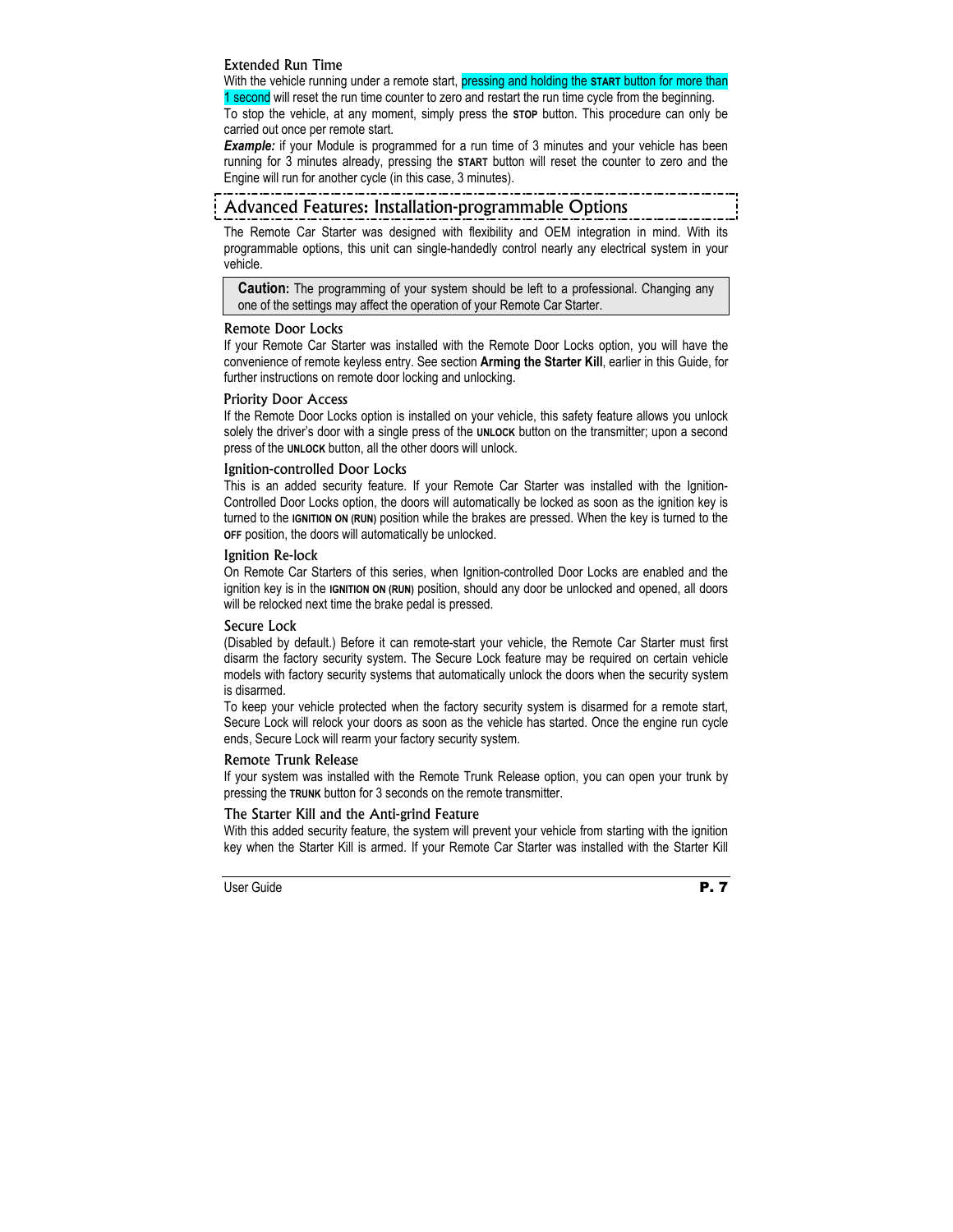option, one will not be able to start your vehicle with the key unless the system has been unlocked and disarmed first, or put into Valet Mode.

**Note:** If the Starter Kill is installed, your vehicle will benefit from a protection against starter motor damage that could occur after remote-starting the engine should the user, by force of habit, turn the ignition key to the **CRANK** position.

#### Safe Start

If this feature is enabled, the user must press the **START** button 2 times within 3 seconds to remotestart the vehicle. This will eliminate accidental remote starts, e.g. when children are playing with the transmitter.

If **Swap Start Mode** is selected, to remote-start your vehicle press **LOCK** and **UNLOCK** simultaneously. The **AUX 2** output can be activated by pressing the **START** button.

#### Valet Modes

#### Valet Mode Using the Valet Switch

When your vehicle is in Valet Mode, the remote starter functionalities are disabled. If the vehicle needs to be serviced, or if you park it indoors, the Valet Mode will prevent the engine from being remote-started accidentally.

#### **To put the system i n t o Valet Mode:**

- 1. Turn the ignition key to the **IGNITION ON (RUN)** position.
- 2. Within 3 sec., press the valet button. The parking lights will flash 3 times.
- 3. Turn the ignition key to the **IGNITION OFF** position.

The L.E.D. will come **ON** solid indicating that the vehicle is now in valet mode.

#### **To take the system o u t o f Valet Mode:**

- 1. Turn the ignition key to the **IGNITION ON (RUN)** position.
- 2. Within 3 sec., press and release the valet button.

The parking lights will flash twice and the L.E.D. will come **OUT**, indicating that the vehicle is now out of valet mode.

**Note**: Once Valet Mode is activated, the remote starter will be disabled.

#### "Home Valet<sup>™</sup>" Mode

If configured at installation, this feature will remotely set the vehicle to a no-remote-start mode: if the vehicle is parked indoors there is no danger of it starting accidentally by remote control.

**Note:** Once the Home Valet Mode is activated, the vehicle will not start by remote.

#### **To take the system i n t o Home Valet Mode:**

- Press the **LOCK** or **UNLOCK** button.
- Within 3 seconds, press the **AUX** button until the Parking Lights go **out**

#### **To take the system o u t o f Home Valet Mode:**

• Turn the ignition key to the **IGNITION ON (RUN)** position.

The system will warn you if someone attempts to start your vehicle while it stands in Home Valet Mode. The parking lights will:

- Go **ON** then **OFF**; then
- Flash **twice**, pause; then
- Flash **twice** again.

#### Turbo Mode

If Turbo Mode is configured at installation, it will allow a turbocharger to idle down after the user leaves the vehicle: the unit will take over the vehicle and keep it running for 60 seconds (or until it is shut down by remote control), then shut down the engine.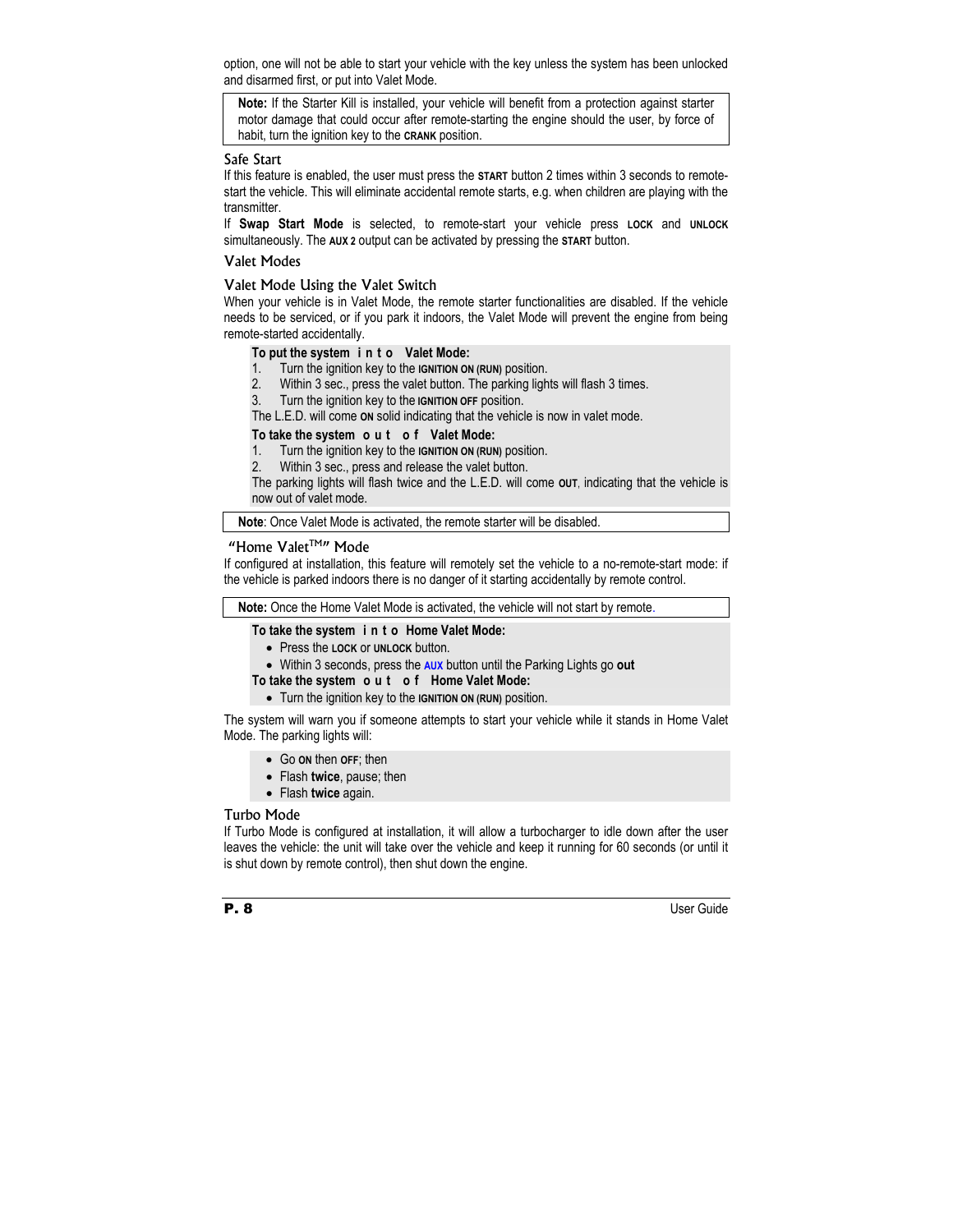#### **Proceed as follows to set the system to Turbo Mode:**

- 1. With the engine already running, press the **LOCK** button on the transmitter until the parking lights come **ON**.
- 2. Remove the ignition key from the ignition switch. **The engine will go on running.**
- 3. Exit the vehicle and close the door.
	- **Press the TRUNK button to lock the doors; the engine will shut down after 60 seconds of Turbo Mode.**

#### Engine Run Time

If you have a gas engine, your Remote Car Starter can be programmed to run the engine for 3, 15, or 25 minutes (15 minutes by default). If you have a diesel engine, the Remote Car Starter can be programmed to run the engine for  $8$ , 20, or 30 minutes (20 minutes default).

#### Flashing LED

The user may decide to turn on or off LED flashing at any moment. To do so, simultaneously press the **TRUNK** and **LOCK** buttons on the transmitter:

- **Flashing LED ON:** the L.E.D. will flash under active arming to indicate that the Starter Kill is active.
	- **Active Arming:** the LED will flash normally.
	- **Passive Arming:** the LED will not flash during the countdown preceding the activation of the Starter Kill. Once the Remote Car Starter is armed, the LED will flash at a slower rate.
	- **In Valet Mode:** the LED will remain lit without flashing.
- **Flashing LED OFF:** the LED will not flash even when the Remote Car Starter is armed (either under active or passive arming). Nevertheless, if the Remote Car Starter enters Valet Mode, the LED will still remain lit without flashing as long as the ignition is off.

#### Horn Chirp Timing

The pulse duration can be configured by your installer (from 5 ms to 200 ms).

#### Multi-car Operation

This option allows the owner of two vehicles, both equipped with the same Remote Car Starter model, to control both systems with a single remote control. To control the second vehicle, simultaneously press the **TRUNK** button and the button of the function you wish to use.

**Note:** Your remote control must be configured for second car operation by the installer.

- Press **TRUNK** + **LOCK** button simultaneously: ....**LOCK**
- Press **TRUNK** + **UNLOCK**: .....................................**UNLOCK**
- Press **TRUNK** + **START**:........................................**START**
- Press **TRUNK** + **STOP**:..........................................**STOP**
- Press **TRUNK** + **START** for 3 sec:.........................**Cold Weather Mode**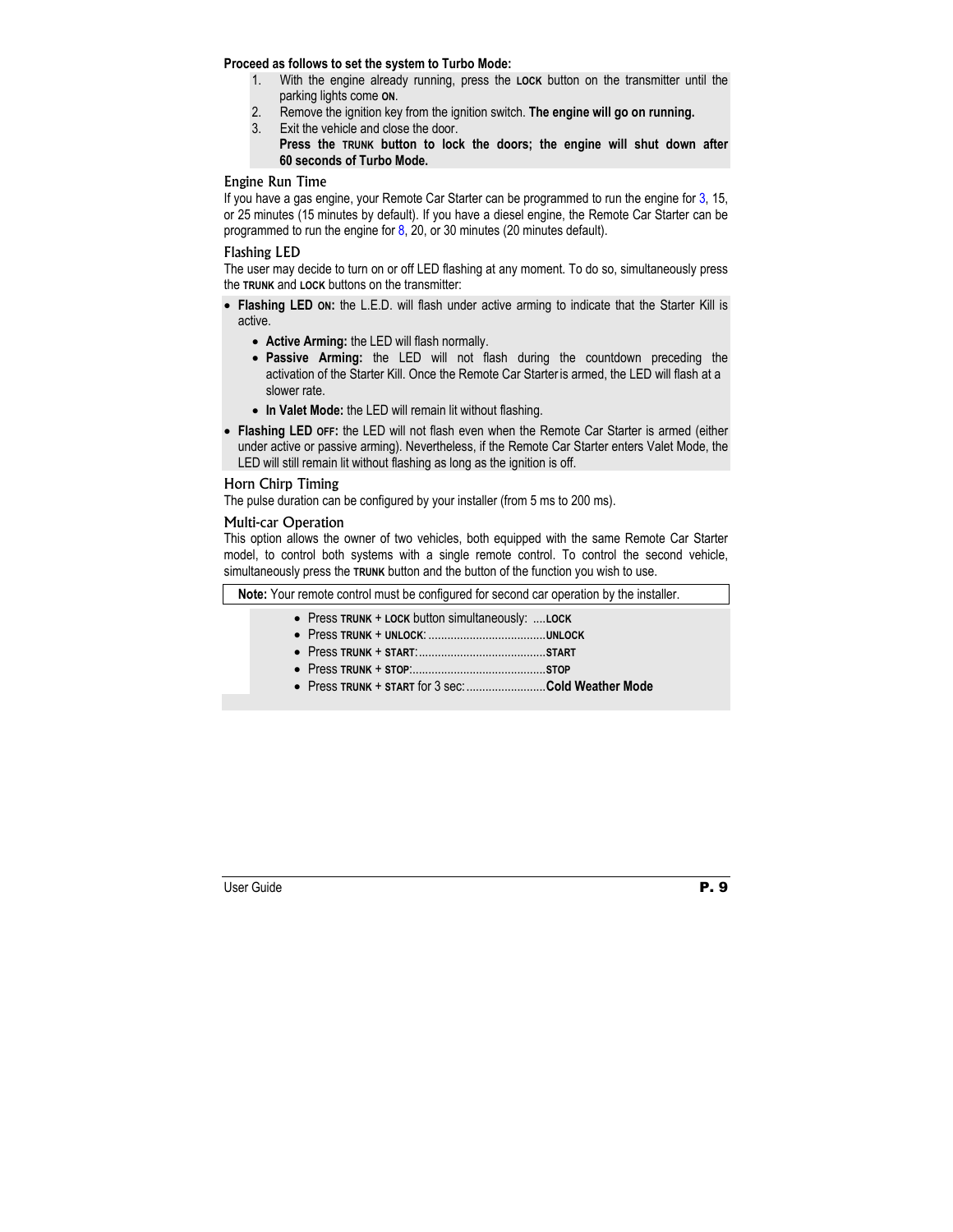# Troubleshooting Poor Transmitting Range

Many factors may affect the operating range of the transmitter. Some of these are:

- The condition of the battery in the transmitter.
- The operating environment (for example: downtown radio-frequency noise, airports, cellular phone towers…)
- Metal: any type of metal will affect operating range. This includes the metal in the car.
- The shape of the vehicle can affect range as well; vans in general have an especially poor range.
- The shape of the roof and A-pillars brings about considerable radio-frequency deflection (in this case the signal from the remote control). As a result, the direction in which the vehicle is facing in relation to the remote control can affect the range. Straight on – standing in front of the vehicle – generally gives you the greatest range; the second best performance is from the back. Using the remote control from either side of the vehicle will usually give the lowest range.
- The range will be significantly lower in a crowded parking lot than in open space.
- Always hold the transmitter high, approximately at shoulder height. Holding the transmitter against your chin will also increase your range: your head acts as an antenna.
- The operating range will be somewhat lower on vehicles equipped with an aftermarket or factory alarm.